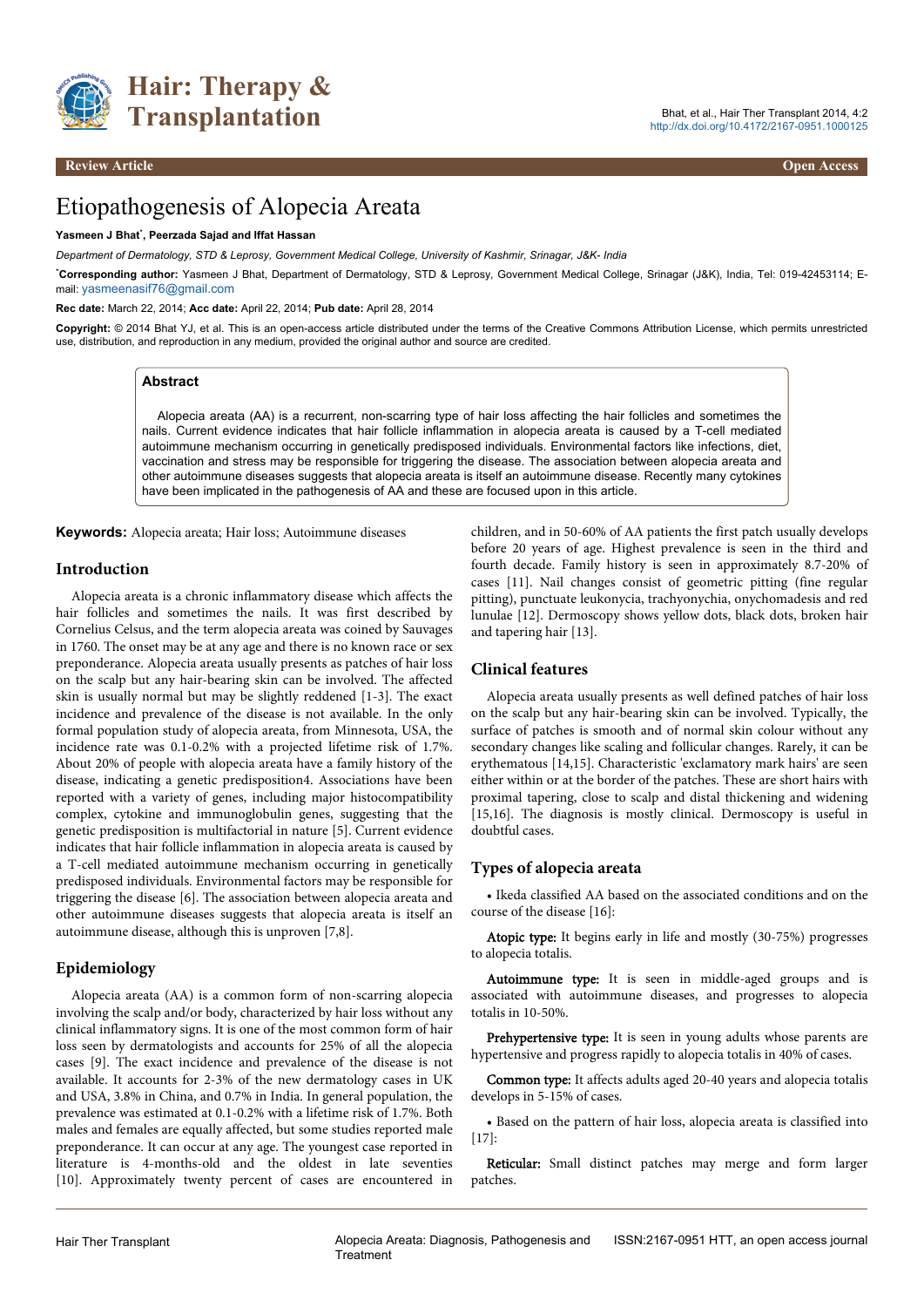Ophiasis: is a band-like AA along the posterior occipital and temporal margins.

# Sisaipho: also called as ophiasisinversus, presents with alopecia involving the frontal, temporal, and parietal scalp but spares hair along the scalp periphery, mimicking androgenetic alopecia.

• Based on the extent of hair loss [18]:

Patchy alopecia areata: It may present as single or multiple patches.

Alopecia totalis: Involving the entire scalp hair.

Alopecia universalis: If the total body hair is involved.

• New variants:

Acute and diffuse total alopecia: It is characterized by female preponderance, generalized hair thinning, rapid progression, tissue eosinophilia, extensive involvement, brief clinical course, and favorable prognosis [19].

• Unusual patterns:

Perinaevoid and linear alopecia areata: Alopecia patches around the nevi,reported by Yesudian et al and unusual presentations may occur in linear distribution [20].

Pathology: In acute cases, peribulbar and intrabulbar lymphocytic inflammatory infiltrate around anagen follicles, resembling 'swarm of bees,' is characteristic [21]. The lymphocytes are mainly present around the hair matrix and dermal papilla and spare the bulge area, causing follicular edema, cellular necrosis, microvesiculation, and pigment incontinence. In subacute lesions, a high proportion of catagen/telogen hair follicles are seen. In chronic cases, follicular miniaturization with variable inflammatory infiltrate is seen in papillary dermis. The terminal to vellus hair ratio is decreased to 1:1 in contrast to 7:1 in normal population.

# **Etiopathogenesis**

AA is a disorder of hair cycling and is considered to be a state of kenogen. Following are the various etiological factors which are postulated to play a role in the causation of alopecia areata:

## **Genetic factors**

The role of genetic factors is supported by the occurrence of disease in families, which in most studies has been reported to occur in 10-20% of the cases and in twins (concordance rate of 55% in monozygotic twins with no concordance in dizygotic twins).The lifetime risk of alopecia areata in the children of a proband is approximately 6%. The genetic basis of the disease is polygenic and is probably modified by environmental factors. Alopecia areata has been strongly associated with major histocompatibility complex genes on chromosome-6, especially the class II alleles (HLA-DQB1\*0301 and HLA-DRB1\*1104). Susceptibility loci have also been noted on chromosomes 10, 16 and 18.Recently, genome wide association studies (GWAS) have identified specific genetic markers for AA, which may increase the risk for AA. Petukhova et al. surveyed the entire genome and identified 139 single nucleotide polymorphisms (SNPs) for AA, clustered in 8 regions of the genome [22]. GWAS studies have found key genes in AA related to T-cells (IL2/IL21, IL2RA, CTLA4, IKZF4, HLA) and hair follicle (NK-activating ligands-ULBP3, ULBP6, STX17, PRDX5) [23]. All these are suggestive of genetic predisposition in the development of AA.

## **Atopy**

Several uncontrolled studies have reported an association between alopecia areata and atopic state, and the disease is more severe and earlier in onset in those with atopic diathesis. Moreover the prognosis is reported to be bad in these patients [24].

# **Autoimmunity**

The association of alopecia areata with autoimmune diseases was first suggested by Rothman. The frequency of myxoedema, pernicious anemia and type 1 diabetes mellitus is increased in the relatives of patients with alopecia areata than in those without the disease. The patients with alopecia areata have an increased frequency of circulating organ and non-organ-specific auto antibodies compared with control subjects. Hair follicle-specific antibodies are increased in peripheral blood of AA patients, especially to keratin 16 and trichohyalin [25]. It is believed that hair follicle is an immuneprivileged site [26]. In healthy hair follicle epithelium, major histocompatibility complex (MHC) class I and II molecules are not expressed and TGF- β, IGF-1, and α-MSH are more expressed [27]. This immune privilege is collapsed in AA by the presence of increased MHC I and II complexes, decreased immunosuppressive molecules, and higher expression of adhesion molecules (ICAM-2 and ELAM-1) in the perivascular and peribulbar hair follicular epithelium, leading to perifollicular inflammation [28]. This peribulbar inflammation adversely affects hair follicle activity, resulting in thin dystrophic hair with miniaturization. Thus, AA is considered as hair follicle-specific autoimmune disease, triggered by environmental factors in genetically susceptible individuals [29].

## **Stress**

Stress is considered as one of the triggers, but controlled studies have failed to confirm this. Emotional trauma of a related death or an accident have been reported as precipitating factors in individual cases, but there are no controlled studies proving this [30].

## **Diet**

Iron deficiency was noted in 24-71% of females with AA in one study [31]. AA has been observed less frequently in people, taking diet rich in soy. Some studies have found decreased levels of zinc in the blood of AA patients and others have reported conflicting results [32,33].

# **Vaccination**

Hepatitis B vaccination has been implicated, but larger studies have failed to confirm any such association [34].

#### **Infectious etiology**

Epidemics of AA which were reported from orphanages and schools initially pointed towards an infectious etiology. Viral etiology was proposed. Cytomegalovirus infection has been implicated but studies have failed to confirm it [35].

## **Recent concepts in the pathogenesis of alopecia areata:**

• According to the National Alopecia Areata Foundation, alopecia areata is a common autoimmune skin disease resulting in the loss of hair on the scalp and elsewhere. It affects approximately two percent of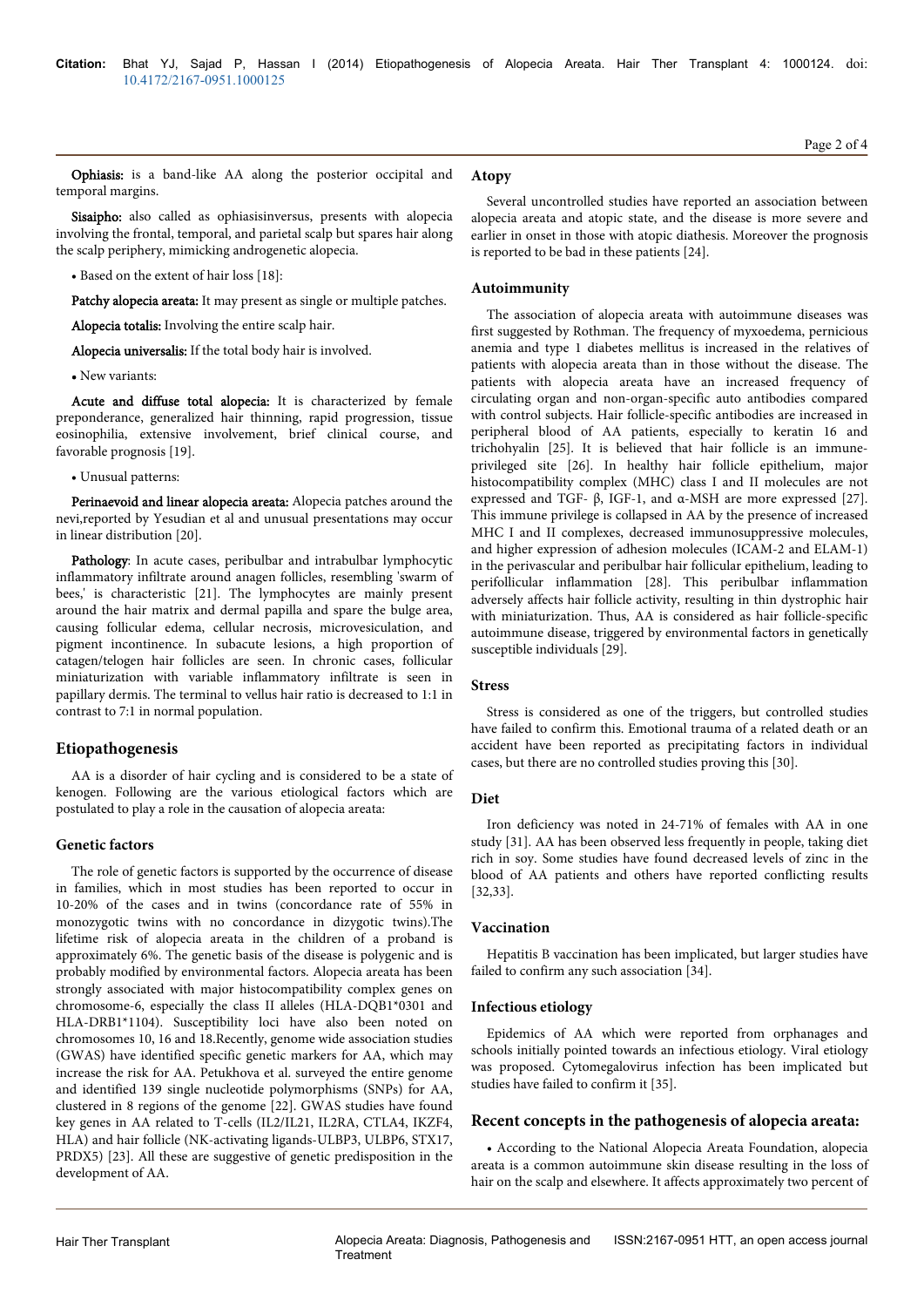the population overall. While it affects both men and women equally, it is diagnosed more often in women, since they are more likely to seek treatment. Among the eight genes found on GWAS, one stands out for its potential role in the onset of alopecia areata. The gene, called ULBP3, is known to act as a homing beacon for cytotoxic cells that can invade and quickly destroy an organ. Normally, ULBP3 is not present in hair follicles, but the ULBP3 proteins are abundant in hair follicles affected by alopecia areata. The proteins attract cells marked by a killer cell receptor, known as NKG2D. In addition to ULBP3, two other genes are expressed in the hair follicle, while the five remaining genes are involved in the immune response [36].

• A recently proposed hypothesis is the faulty upregulation of an immune signal that mistakes the hair follicle for an infected or dying cell, and therefore launches the release of cytotoxic T cells that attack the end organ. A key source for fuelling those particular killer T cells in an autoimmune response is IL-15, and therefore, therapies could be aimed at blocking the IL-15 signal that sustains those killer T cells. Two FDA-approved small molecule drugs that interfere downstream in these signalling pathways include ruxolitimib, a JAK1/2 inhibitor, approved to treat myelofibrosis, and tofacitinib, a JAK3 inhibitor approved for the treatment of rheumatoid arthritis (Annual Meeting news), Denver Colo, March 21-25, 2014, Annual meeting of American Academy of Dermatology.

• In recent studies, psychologic and psychopathologic factors have been analyzed as modulators of neuroendocrinologic, vascular, and immunologic variables; this is far from the initial concept of stress being the causal agent in the illness. In fact, stress may cause its effect by making alterations in immune responses related to neuropeptides, such as the migration of the macrophages, vasodilator or vasoconstrictor responses, phagocytosis, lymphocytic cellular immunity, and expression of some factors of leukocytic adhesion to the microvascular endothelium. In addition, the adaptation to the illness is regarded as an important factor with regard to prognosis. However the exact cause of AA is not known and such events are very common, making it difficult for the investigator to prove that they are in fact involved in causing or precipitating the disease [37].

• Macrophage migration inhibitory factor (MIF) seems to have an essential role in the etiopathogenesis of AA. It is located at an upstream position in the events leading to the possible dysregulatedimmuno-inflammatory responses, and the high level of this cytokine in AA may suggest a role of MIF in the pathogenesis of AA. There is also a positive correlation between MIF levels and clinical severity and disease duration. So, it is considered to be a promising target in the therapy of autoimmune diseases and as a future predictor of alopecia activity. Anti-MIF therapy might be added as one of the new biological treatments for AA [38].

## **Differential diagnosis of alopecia areata**

The diagnosis of alopecia areata is usually straightforward although the following may cause diagnostic difficulties: Trichotillomania, tineacapitis, cicatricial alopecia, androgenetic alopecia, telogen effluvium, secondary syphilis, congenital triangular alopecia, pressure alopecia, traction alopecia and SLE.

#### **Investigations**

Investigations are unnecessary in most cases of alopecia areata. When the diagnosis is in doubt, following investigations may be ordered: KOH smear, fungal culture, scalp biopsy, serology for lupus erythematosus, serology for syphilis and thyroid screening. Hair pull test, hair pluck test, dermoscopy, SALT score (Severity of Alopecia Tool Score) are useful in assessing the activity and severity of the disease. Optical Coherence Tomography (OCT) is a recently evaluated non-invasive technique to detect the hair shaft abnormalities in AA [39]. The increased frequency of autoimmune disease in patients with alopecia areata is probably insufficient to justify routine thyroid screening.

#### **Scoring system in alopecia areata**

SALT score is useful to find out the quantitative assessment of scalp hair loss [40]. In SALT score the entire scalp in divided into 4 parts based on the surface area, Vertex (top) (40%-0.4), posterior (24%-0.24), right side (18%-0.18), and left side of scalp (18%-0.18). Percentage of hair loss in each area is determined independently and is multiplied by the percentage of scalp covered in that area of the scalp, and summing the products of each area gives the SALT score. For example, the hair loss is 40%, 30%, 20% and 10% in top, back and right and left side respectively, then the SALT score can be calculated as-  $(40\times0.4)+(30\times0.24)+(20\times0.18)+(10\times0.18)=16+7.2+3.6+1.8=28.6.$ SALT score is easily reproducible and validated. However, it does not include hair pigmentation, body hair, and nail involvement.

#### **Course and Prognosis**

Spontaneous regrowth occurs in many patients. Most will have more than one episode. 50-80% of patchy AA patients have spontaneous regrowth in 6months to 1 year. In few it may persist for longer time, and some may never recover hair. The disease may progress and worsen in children, even with milder initial presentation [41].

## **Poor prognostic factors**

Younger age of onset, family history, history of atopy, pattern (ophiasis, alopecia totalis, alopecia universalis), duration greater than 1 year and presence of nail disease and other autoimmune diseases [42].

#### **References**

- 1. [Wasserman D, Guzman-Sanchez DA, Scott K, McMichael A \(2007\)](http://www.ncbi.nlm.nih.gov/pubmed/17269961) [Alopecia areata. Int J Dermatol 46: 121-131.](http://www.ncbi.nlm.nih.gov/pubmed/17269961)
- 2. [WALKER SA, ROTHMAN S \(1950\) A statistical study and consideration](http://www.ncbi.nlm.nih.gov/pubmed/15428703) [of endocrine influences. J Invest Dermatol 14: 403-413.](http://www.ncbi.nlm.nih.gov/pubmed/15428703)
- 3. [MULLER SA, WINKELMANN RK \(1963\) ALOPECIA AREATA. AN](http://www.ncbi.nlm.nih.gov/pubmed/14043621) [EVALUATION OF 736 PATIENTS. Arch Dermatol 88: 290-297.](http://www.ncbi.nlm.nih.gov/pubmed/14043621)
- 4. [Safavi KH, Muller SA, Suman VJ, Moshell AN, Melton LJ 3rd \(1995\)](http://www.ncbi.nlm.nih.gov/pubmed/7791384) [Incidence of alopecia areata in Olmsted County, Minnesota, 1975](http://www.ncbi.nlm.nih.gov/pubmed/7791384) [through 1989. Mayo ClinProc 70: 628-633.](http://www.ncbi.nlm.nih.gov/pubmed/7791384)
- 5. [Barahmani N, de Andrade M, Slusser JP, Wei Q, Hordinsky M, et al.](http://www.ncbi.nlm.nih.gov/pubmed/17637820) [\(2008\) Human leukocyte antigen class II alleles are associated with risk of](http://www.ncbi.nlm.nih.gov/pubmed/17637820) [alopecia areata. J Invest Dermatol 128: 240-243.](http://www.ncbi.nlm.nih.gov/pubmed/17637820)
- 6. [Petukhova L, Cabral RM, Mackay-Wiggan J, Clynes R, Christiano AM](http://www.ncbi.nlm.nih.gov/pubmed/21689242) [\(2011\) The genetics of alopecia areata: What's new and how will it help](http://www.ncbi.nlm.nih.gov/pubmed/21689242) [our patients? DermatolTher 24: 326-336.](http://www.ncbi.nlm.nih.gov/pubmed/21689242)
- 7. [Barahmani N, Schabath MB, Duvic M; National Alopecia Areata Registry](http://www.ncbi.nlm.nih.gov/pubmed/19608295) [\(2009\) History of atopy or autoimmunity increases risk of alopecia](http://www.ncbi.nlm.nih.gov/pubmed/19608295) [areata. J Am AcadDermatol 61: 581-591.](http://www.ncbi.nlm.nih.gov/pubmed/19608295)
- 8. [Hordinsky M, Ericson M \(2004\) Autoimmunity: alopecia areata. J](http://www.ncbi.nlm.nih.gov/pubmed/14870990) [InvestigDermatolSympProc 9: 73-78.](http://www.ncbi.nlm.nih.gov/pubmed/14870990)

#### Page 3 of 4